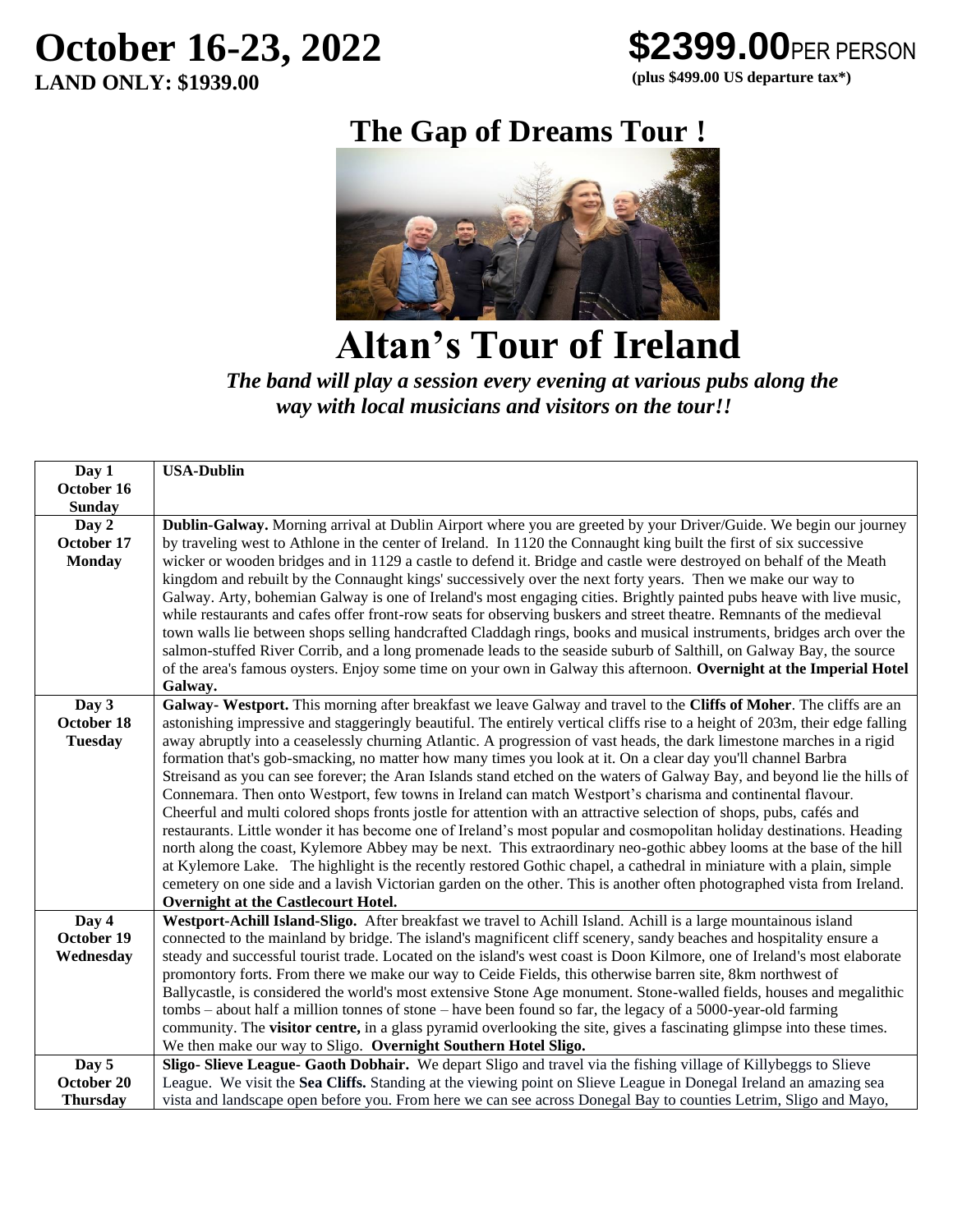|                 | out to the west is the Atlantic Ocean as far as the eye can see. North west is Rathlin O'Byrne island and Glencolmcille   |  |  |  |  |
|-----------------|---------------------------------------------------------------------------------------------------------------------------|--|--|--|--|
|                 | and here beside you of course are the magnificent cliffs of Slieve League. Rising almost 2000 feet from the Atlantic,     |  |  |  |  |
|                 | one of the highest sea cliffs in Europe and twice as high as the Cliffs of Moher. We continue to the An Chuirt            |  |  |  |  |
|                 | Gweedore Court. Dinner & Overnight An Chuirt Gweedore Court Hotel.                                                        |  |  |  |  |
| Day 6           | Gaoth Dobhair- Enniskillen. After breakfast we depart and travel south. We make our way to Enniskillen. This              |  |  |  |  |
| October 21      | pretty spot has got to be one of the nicest towns in Northern Ireland. Its location is set on the shores of Lough Erne.   |  |  |  |  |
| Friday          | Enniskillen is full of history. The Watergate dates back to the 1600's. We will also pass by Foothill Park and Coles      |  |  |  |  |
|                 | Monument. Coles Monument is to Cole who was one of Wellingtons Generals at Waterloo. He is Standing looking out           |  |  |  |  |
|                 | towards Florencecourt, his home, and some 10 miles away. The Inniskilling's Dragoons and Fusiliers fought along-side      |  |  |  |  |
|                 | one another at Waterloo. It was in 1790's that the Fermanagh Militia was established, to defend against a French          |  |  |  |  |
|                 | Invasion of Ireland. At this time the town grew outside the Island, on what is now known as Old Henry Street.             |  |  |  |  |
|                 | <b>Overnight at Lough Erne Resort.</b>                                                                                    |  |  |  |  |
| Day 7           | <b>Enniskillen – Dublin.</b> Today after breakfast we start out for Dublin. Along the way we will travel through Cavan.   |  |  |  |  |
| October 22      | Cavan is a remote paradise for boaters, anglers, walkers and cyclists. Known as the 'Lake Country', there's supposedly a  |  |  |  |  |
| <b>Saturday</b> | lake for every day of the year (including leap years). Between them is a gentle landscape of meandering streams, bogs     |  |  |  |  |
|                 | and drumlins, enjoy the views that appear unexpectedly around each bend. Continuing on to Dublin. Enjoy some time         |  |  |  |  |
|                 | this afternoon walking the streets are a busy fusion of both past and present $- a 1,000$ -year-old mix that has inspired |  |  |  |  |
|                 | writers, visitors and political firebrands alike. From the city's Viking roots by the banks of the river Liffey, to its   |  |  |  |  |
|                 | atmospheric medieval churches along gracious Georgian streets, walk these streets and you'll be taking a journey          |  |  |  |  |
|                 | through history. Overnight Camden Court Hotel.                                                                            |  |  |  |  |
| Day 8           | <b>Dublin- Dublin Airport.</b> Today we are privately transferred to Dublin Airport for our flight home.                  |  |  |  |  |
| October 23      |                                                                                                                           |  |  |  |  |
| <b>Sunday</b>   |                                                                                                                           |  |  |  |  |

#### **Your Tour Includes:**

- **Round Trip Airfare from NYC Area (Flight Schedule announced 90 days prior to departure)**
- **Deluxe motor coach vehicle throughout your tour, including all transfers and sightseeing**
- **Services of professional Irish Driver and Guide.**
- **Six (6 Nights) First Class Accommodations as follows or similar:**
	- **Galway- Imperial Hotel Galway- 1 Night \*\*\* [www.imperialhotelgalway.ie](http://www.imperialhotelgalway.ie/) (October 17) Westport- Castlecourt Hotel- 1 Night \*\*\*\* [www.castlecuorthotel.com](http://www.castlecuorthotel.com/) (October 18) Sligo- Sligo Southern Hotel- 1 Night \*\*\*\* [www.sligosouthernhotel.ie](http://www.sligosouthernhotel.ie/) (October 19) Gaoth Dabhair- An Chuirt Gweedore Court Hotel- 1 Night \*\*\*[\\* www.greedorecourthotel.com](http://www.greedorecourthotel.com/) (October 20)**

**Enniskillen- Lough Erne Resort- 1 Night \*\*\*\*[\\* www.lougherneresort.com](http://www.lougherneresort.com/) (October 21) Dublin- Camden Court Hotel- 1 Night \*\*\*[\\* www.camdencourthotel.com](http://www.camdencourthotel.com/) (October 22)**

- **Full Irish Breakfast daily**
- **Two Dinners: 1 in Gaoth Dabhair, 1 in Westport**
- **Admission to Cliff of Moher, Slieve League & Ceide Fields**
- **Porterage of one suitcase per person**
- **Hotel tips and taxes throughout (Except tips to your personal Driver/Guide)**
- *Cancellation Penalties: (LAND) If written cancellation is received by Hammond Tour more than 120 days prior to departure, a processing fee of \$250.00 per person will apply. From 119 days to 90 days prior to departure, a cancellation penalty of \$600.00 per person will apply. 90 Days or less prior to departure- a 100% cancellation penalty fee applies.*